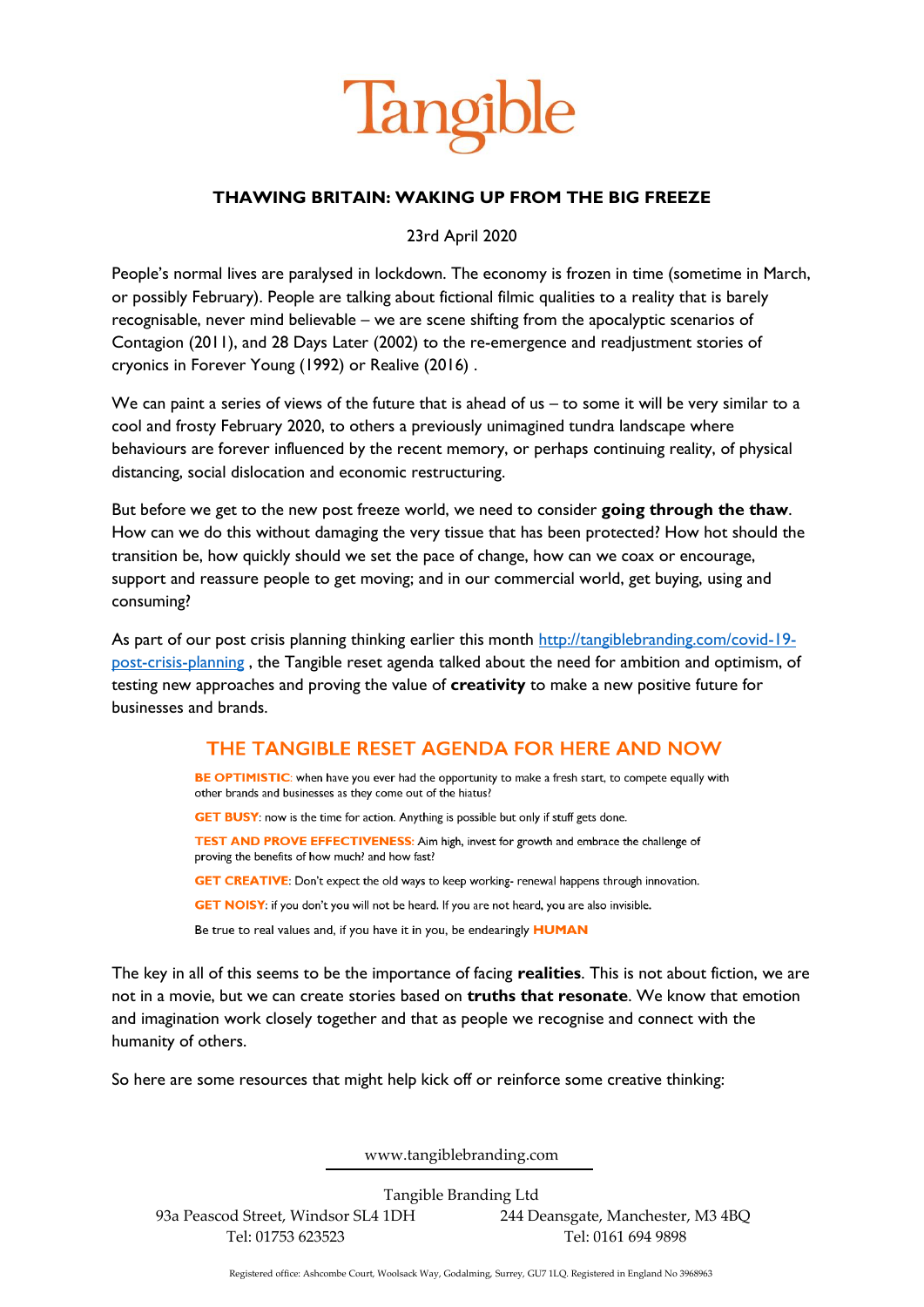

There's an old blog post on the Tangible website here on a related topic http://tangiblebranding.com/brands-that-speak-without-talking/

The slides below are from our Tangible training manuals on effective communications and refer to some favourite effectiveness research by Les Binet and Peter Field with the IPA, and by Thinkbox.



## **5 WAYS HOW TV ADVERTISING CAN MAKE A BRAND FAMOUS**



It seems logical that putting personality into ads can make them more engaging and effective. This seems to work best not by focusing on the brand's personality, but reflecting a consumer personality that is distinctive and attractive.

Neuro Insight conducted a study coding 200 UK ads on 50 creative measures and tested each on a minimum of 50 respondents. Using Steady State Topography participants wore an electrode cap with sensors to capture brain activity during exposure to each ad.

The analysis of results confirmed the creative techniques that ensure engagement converts into long term memory.

- It's not about shouting the loudest hard facts often fail to deliver
- It's all about the classic story-telling techniques – make the brand intrinsic to an ad
- People are paramount focus on human *interaction*
- Music can make an ad...or break it  $-$  it works best when it drives the action
- Branding's in the timing  $-$  don't tell the brain it's over too soon or they switch off